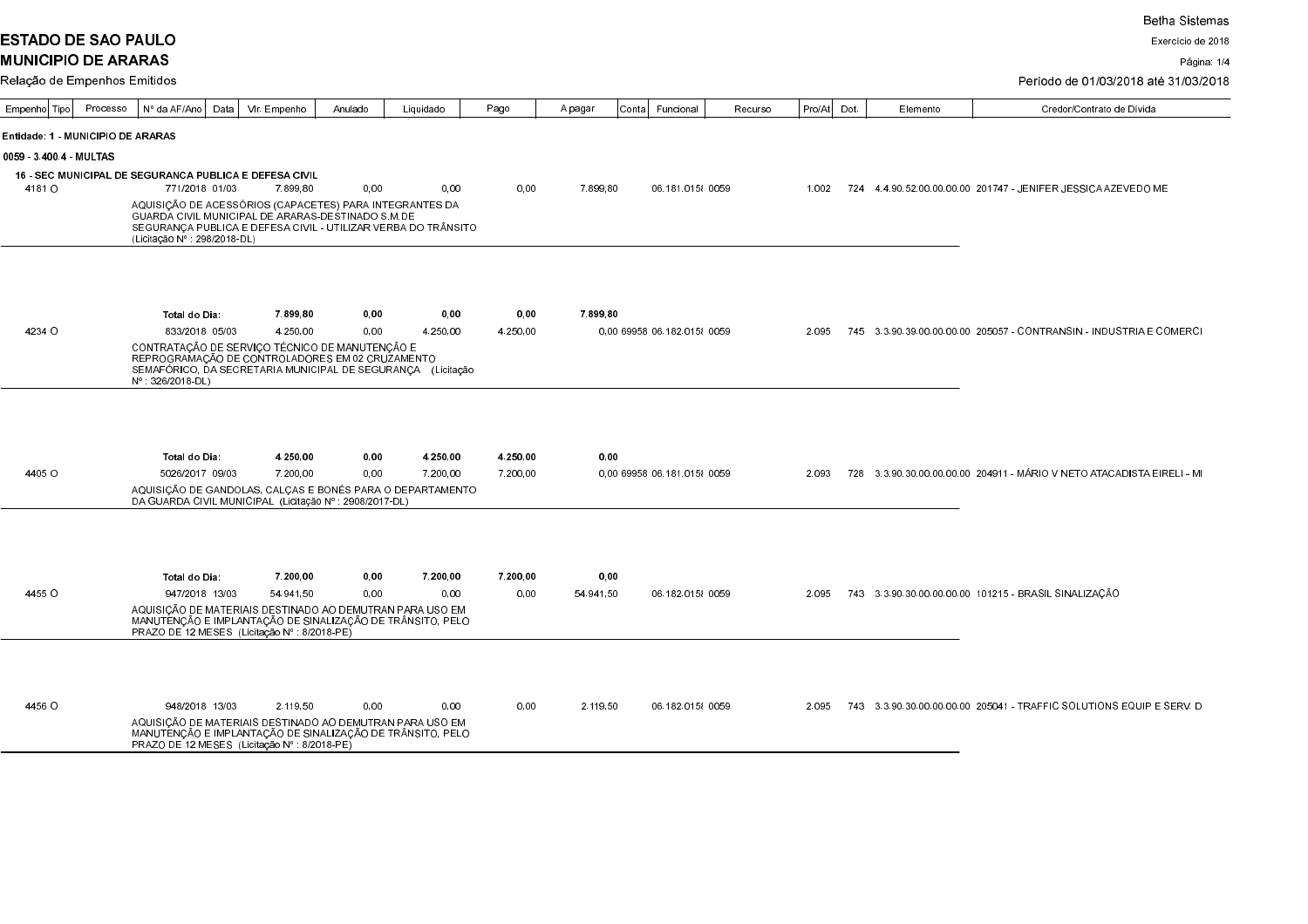**ESTADO DE SAO PAULO** 

┱ ┱

## Período de 01/03/2018 até 31/03/2018

| Empenho  Tipo                     | Processo | Nº da AF/Ano   Data |                 | Vir. Empenho                                                                                                      | Anulado | Liquidado                                                                                                                | Pago | A pagar    | Conta  Funcional  | Recurso | Pro/Atl Dot | Elemento | Credor/Contrato de Dívida                                               |
|-----------------------------------|----------|---------------------|-----------------|-------------------------------------------------------------------------------------------------------------------|---------|--------------------------------------------------------------------------------------------------------------------------|------|------------|-------------------|---------|-------------|----------|-------------------------------------------------------------------------|
| Entidade: 1 - MUNICIPIO DE ARARAS |          |                     |                 |                                                                                                                   |         |                                                                                                                          |      |            |                   |         |             |          |                                                                         |
| 0059 34004 MULTAS                 |          |                     |                 |                                                                                                                   |         |                                                                                                                          |      |            |                   |         |             |          |                                                                         |
|                                   |          |                     |                 | 16 - SEC MUNICIPAL DE SEGURANCA PUBLICA E DEFESA CIVIL                                                            |         |                                                                                                                          |      |            |                   |         |             |          |                                                                         |
| 4457 O                            |          |                     | 949/2018 13/03  | 13.725.00                                                                                                         | 0.00    | 0.00                                                                                                                     | 0.00 | 13.725,00  | 06 182 015  0059  |         |             |          | 2.095 743 3.3.90.30.00.00.00.00 205042 - INTERTUBO IMPORTAÇÃO E EXPORTA |
|                                   |          |                     |                 | PRAZO DE 12 MESES (Licitação Nº : 8/2018-PE)                                                                      |         | AQUISIÇÃO DE MATERIAIS DESTINADO AO DEMUTRAN PARA USO EM<br>MANUTENÇÃO E IMPLANTAÇÃO DE SINALIZAÇÃO DE TRÂNSITO, PELO    |      |            |                   |         |             |          |                                                                         |
|                                   |          |                     |                 |                                                                                                                   |         |                                                                                                                          |      |            |                   |         |             |          |                                                                         |
|                                   |          |                     |                 |                                                                                                                   |         |                                                                                                                          |      |            |                   |         |             |          |                                                                         |
| 4458 O                            |          |                     | 950/2018 13/03  | 33.324.80                                                                                                         | 0,00    | 0.00                                                                                                                     | 0,00 | 33.324,80  | 06 182 015  0059  |         | 2.095       |          | 743  3.3.90.30.00.00.00.00  205043 - TINPAVI INDÚSTRIA E COMÉRCIO DE T  |
|                                   |          |                     |                 | PRAZO DE 12 MESES (Licitação Nº : 8/2018-PE)                                                                      |         | AQUISIÇÃO DE MATERIAIS DESTINADO AO DEMUTRAN PARA USO EM<br>MANUTENÇÃO E IMPLANTAÇÃO DE SINALIZAÇÃO DE TRÂNSITO, PELO    |      |            |                   |         |             |          |                                                                         |
|                                   |          |                     |                 |                                                                                                                   |         |                                                                                                                          |      |            |                   |         |             |          |                                                                         |
|                                   |          |                     |                 |                                                                                                                   |         |                                                                                                                          |      |            |                   |         |             |          |                                                                         |
|                                   |          | Total do Dia:       |                 | 104 110 80                                                                                                        | 0,00    | 0,00                                                                                                                     | 0,00 | 104.110,80 |                   |         |             |          |                                                                         |
| 5224 O                            |          |                     | 1073/2018 21/03 | 1.716.00                                                                                                          | 0,00    | 0.00                                                                                                                     | 0,00 | 1.716,00   | 06.182.015 {0059  |         | 2.095       |          | 743 3 3 90 30 00 00 00 00 8732 - CAPTAIN CAT CONFECÇOES LTDA-ME         |
|                                   |          |                     |                 | DE TRANSITO, DESTINADO AOS AGENTES DA AUTORIDADE DE<br>TRÂNSITO (VERBA DO TRÂNSITO) (Licitação Nº : 412/2018-DL)  |         | AQUISIÇÃO DE UNIFORME DESTINADO AO DEPARTAMENTO MUNICIPAL                                                                |      |            |                   |         |             |          |                                                                         |
|                                   |          |                     |                 |                                                                                                                   |         |                                                                                                                          |      |            |                   |         |             |          |                                                                         |
|                                   |          |                     |                 |                                                                                                                   |         |                                                                                                                          |      |            |                   |         |             |          |                                                                         |
| 5251 O                            |          |                     | 1102/2018 21/03 | 3.576.00                                                                                                          | 0,00    | 0.00                                                                                                                     | 0,00 | 3.576,00   | 06.182.015 { 0059 |         | 2.095       |          |                                                                         |
|                                   |          |                     |                 | TRÂNSITO (Licitação Nº : 423/2018-DL)                                                                             |         | AQUISIÇÃO DE BOTAS DESTINADO AOS AGENTES DA AUTORIDADE DE                                                                |      |            |                   |         |             |          |                                                                         |
|                                   |          |                     |                 |                                                                                                                   |         |                                                                                                                          |      |            |                   |         |             |          |                                                                         |
|                                   |          |                     |                 |                                                                                                                   |         |                                                                                                                          |      |            |                   |         |             |          |                                                                         |
|                                   |          | Total do Dia:       |                 | 5 292 00                                                                                                          | 0,00    | 0,00                                                                                                                     | 0,00 | 5.292,00   |                   |         |             |          |                                                                         |
| 5290 O                            |          |                     | 1142/2018 22/03 | 250.00<br>PRESTAÇÃO DE SERVIÇO PARA CONSERTO E REVISÃO GERAL DE                                                   | 0,00    | 0.00                                                                                                                     | 0,00 | 250,00     | 06.182.015 { 0059 |         | 2.095       |          | 745 3.3.90.39.00.00.00.00 9522 - JANAINA ELAINE RANGEL CHRUSCHEWIT      |
|                                   |          | 474/2018-DL)        |                 | RÁDIO MOTOROLA DESTINADO A SECRETARIA MUNICIPAL DE<br>SEGURANÇA PÚBLICA E DEFESA CIVIL (TRÂNSITO) (Licitação Nº : |         |                                                                                                                          |      |            |                   |         |             |          |                                                                         |
|                                   |          |                     |                 |                                                                                                                   |         |                                                                                                                          |      |            |                   |         |             |          |                                                                         |
|                                   |          |                     |                 |                                                                                                                   |         |                                                                                                                          |      |            |                   |         |             |          |                                                                         |
| 5292 O                            |          |                     | 1144/2018 22/03 | 7.934.22                                                                                                          | 0,00    | 0.00                                                                                                                     | 0,00 | 7.934.22   | 06.182.015 {0059  |         | 2.095       |          | 743 3.3 90.30.00.00.00.00 204573 - ALIANCA SINALIZACAO EIRELI - ME      |
|                                   |          |                     |                 | DO TRÂNSITO (Licitação Nº : 476/2018-DL)                                                                          |         | AQUISIÇÃO DE TINTAS DESTINADO AO DEPARTAMENTO DE TRÂNSITO,<br>DA SECRETARIA DE SEGURANÇÃ E DEFESA CIVIL - UTILIZAR VERBA |      |            |                   |         |             |          |                                                                         |
|                                   |          |                     |                 |                                                                                                                   |         |                                                                                                                          |      |            |                   |         |             |          |                                                                         |
|                                   |          |                     |                 |                                                                                                                   |         |                                                                                                                          |      |            |                   |         |             |          |                                                                         |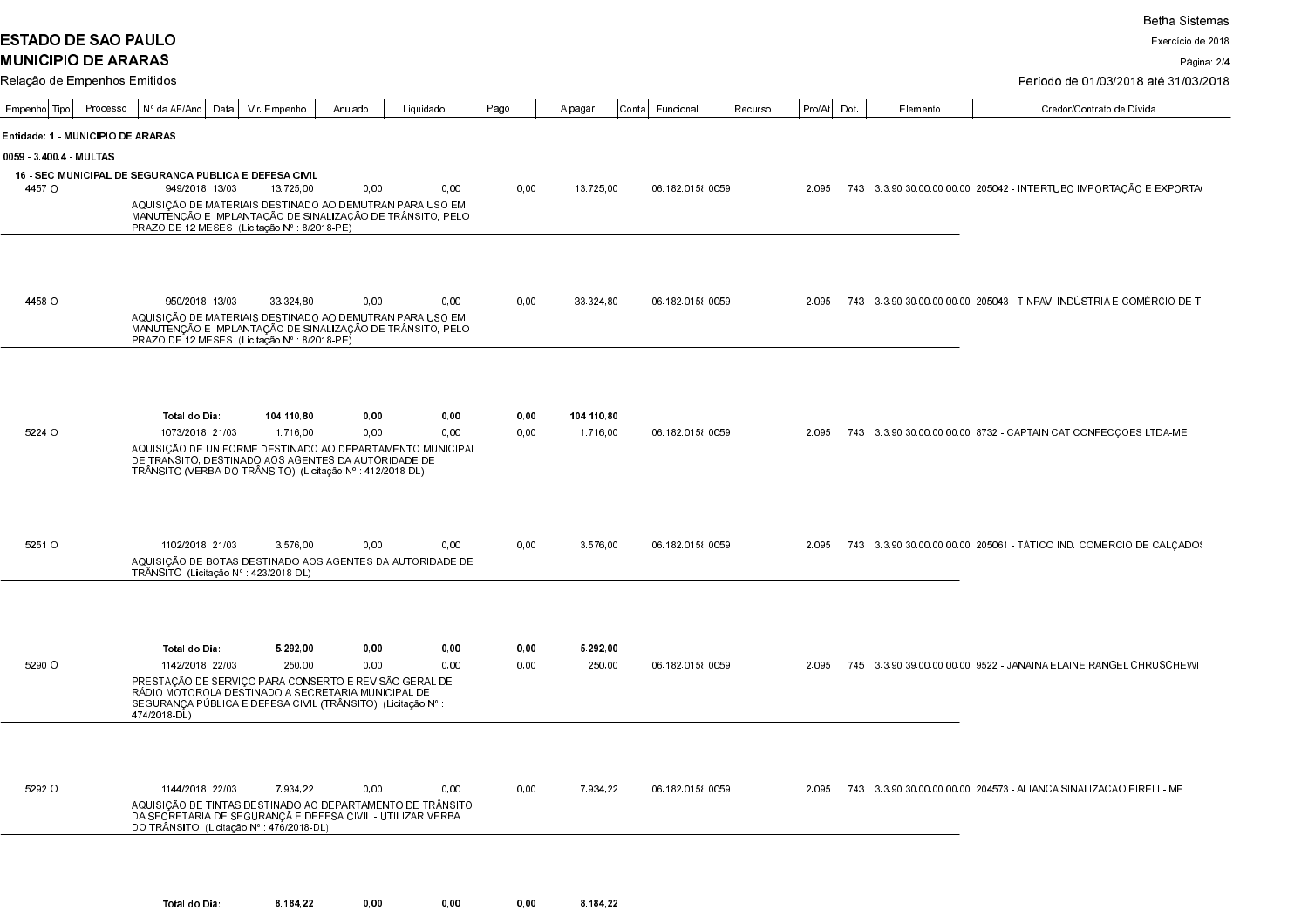**ESTADO DE SAO PAULO MUNICIPIO DE ARARAS** 

Exercício de 2018

Página: 3/4

| Relação de Empenhos Emitidos |  |
|------------------------------|--|
|------------------------------|--|

| Período de 01/03/2018 até 31/03/2018 |  |
|--------------------------------------|--|
|                                      |  |

| Empenho Tipo       | Processo                          | Nº da AF/Ano Data   Vir. Empenho                                                                       |        | Anulado | Liquidado | Pago | A pagar | Contal | Funcional         | Recurso | Pro/At | Dot. | Elemento | Credor/Contrato de Dívida                                              |
|--------------------|-----------------------------------|--------------------------------------------------------------------------------------------------------|--------|---------|-----------|------|---------|--------|-------------------|---------|--------|------|----------|------------------------------------------------------------------------|
|                    | Entidade: 1 - MUNICIPIO DE ARARAS |                                                                                                        |        |         |           |      |         |        |                   |         |        |      |          |                                                                        |
| 0059 3400.4 MULTAS |                                   |                                                                                                        |        |         |           |      |         |        |                   |         |        |      |          |                                                                        |
|                    |                                   | <b>16 - SEC MUNICIPAL DE SEGURANCA PUBLICA E DEFESA CIVIL</b>                                          |        |         |           |      |         |        |                   |         |        |      |          |                                                                        |
| 5380 O             |                                   | 1232/2018 29/03                                                                                        | 409.00 | 0,00    | 0.00      | 0.00 | 409,00  |        | 06.183.015 {0059} |         | 2.009  |      |          | 719 3.3.90.30.00.00.00.00 203208 - R. DE O. SANTIL EPI-EPP             |
|                    |                                   | EQUIPAMENTOS DE PROTEÇÃO INDIVIDUAL PARA SERVIDORES<br>OPERACIONAIS DA PMA. (Licitação Nº : 1/2018-PR) |        |         |           |      |         |        |                   |         |        |      |          |                                                                        |
|                    |                                   |                                                                                                        |        |         |           |      |         |        |                   |         |        |      |          |                                                                        |
|                    |                                   |                                                                                                        |        |         |           |      |         |        |                   |         |        |      |          |                                                                        |
|                    |                                   |                                                                                                        |        |         |           |      |         |        |                   |         |        |      |          |                                                                        |
| 5381 O             |                                   | 1233/2018 29/03                                                                                        | 254.70 | 0.00    | 0.00      | 0.00 | 254.70  |        | 06.183.015 {0059} |         | 2.009  |      |          | 719 3 3 90 30 00 00 00 00 203209 - CANDIDO & CIA COMERCIO DE EPI LTD   |
|                    |                                   | EQUIPAMENTOS DE PROTEÇÃO INDIVIDUAL PARA SERVIDORES<br>OPERACIONAIS DA PMA. (Licitação № : 1/2018-PR)  |        |         |           |      |         |        |                   |         |        |      |          |                                                                        |
|                    |                                   |                                                                                                        |        |         |           |      |         |        |                   |         |        |      |          |                                                                        |
|                    |                                   |                                                                                                        |        |         |           |      |         |        |                   |         |        |      |          |                                                                        |
|                    |                                   |                                                                                                        |        |         |           |      |         |        |                   |         |        |      |          |                                                                        |
| 5382 O             |                                   | 1234/2018 29/03                                                                                        | 114.00 | 0,00    | 0,00      | 0.00 |         | 114.00 | 06 183 015 { 0059 |         | 2.009  |      |          | 719 3 3 90 30 00 00 00 00 205097 - D.P.S. DISTRIBUID ORA DE PECAS, EQU |
|                    |                                   | EQUIPAMENTOS DE PROTEÇÃO INDIVIDUAL PARA SERVIDORES                                                    |        |         |           |      |         |        |                   |         |        |      |          |                                                                        |
|                    |                                   | OPERACIONAIS DA PMA. (Licitação Nº : 1/2018-PR)                                                        |        |         |           |      |         |        |                   |         |        |      |          |                                                                        |
|                    |                                   |                                                                                                        |        |         |           |      |         |        |                   |         |        |      |          |                                                                        |
|                    |                                   |                                                                                                        |        |         |           |      |         |        |                   |         |        |      |          |                                                                        |
|                    |                                   |                                                                                                        |        |         |           |      |         |        |                   |         |        |      |          |                                                                        |
| 5383 O             |                                   | 1235/2018 29/03                                                                                        | 40.60  | 0.00    | 0.00      | 0.00 |         | 40,60  | 06.183.015 {0059} |         | 2.009  |      |          | 719 3.3.90.30.00.00.00.00 205100 - NETSHOP ELETRÔNICA COMÉRCIO E \$    |
|                    |                                   | EQUIPAMENTOS DE PROTEÇÃO INDIVIDUAL PARA SERVIDORES<br>OPERACIONAIS DA PMA. (Licitação Nº : 1/2018-PR) |        |         |           |      |         |        |                   |         |        |      |          |                                                                        |
|                    |                                   |                                                                                                        |        |         |           |      |         |        |                   |         |        |      |          |                                                                        |